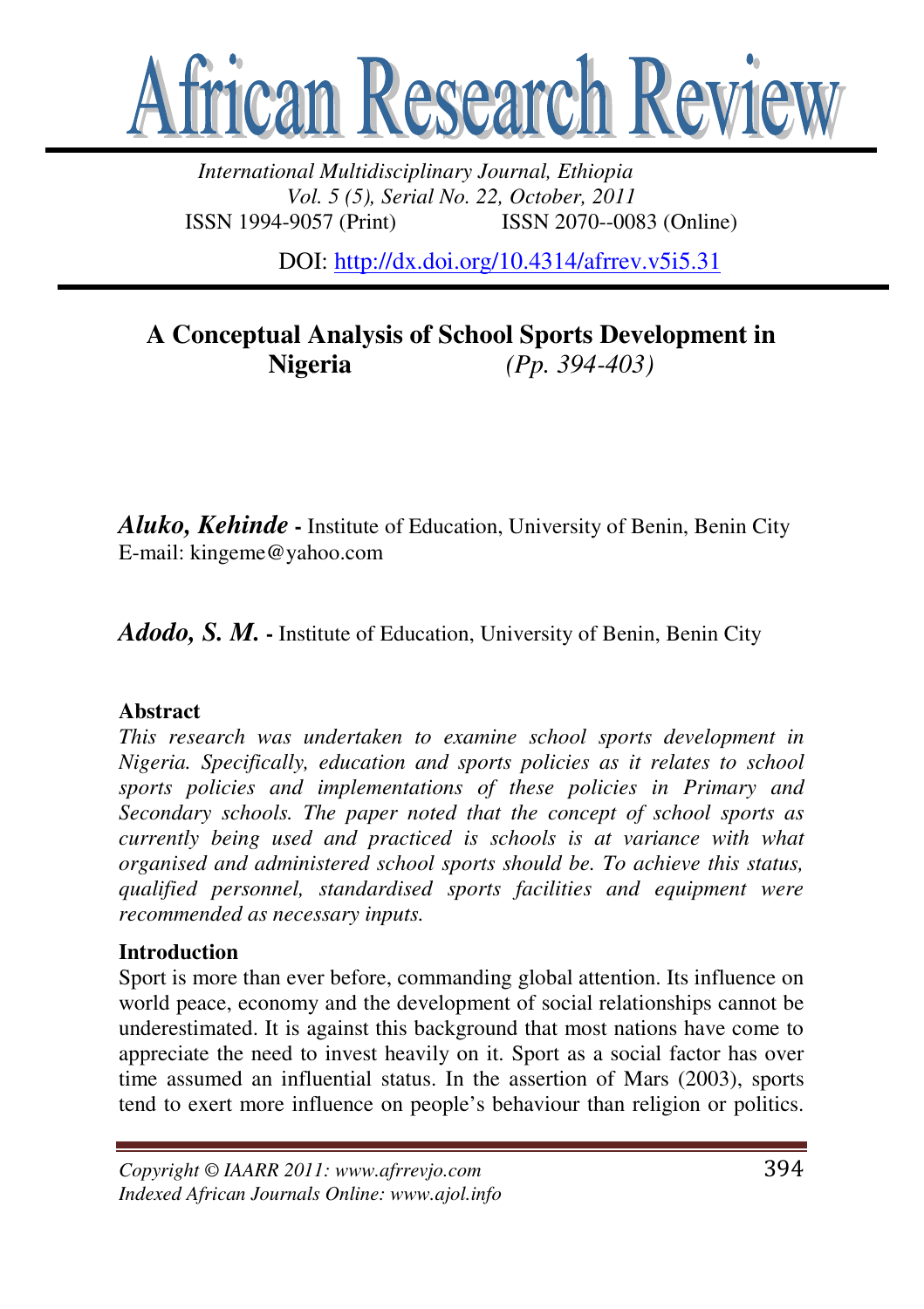The level of effects may vary from one country to another, although national and international sports seem to exert equal force all over.

The value of sports on behaviour is quite overwhelming. It is in this context that the accrued benefits may be adequately harnessed. Over the years, sport has been monolithic in nature and practice. The Coubertin era with its promotion of one dimensional competitive culture gave credence to this approach. Against this narrow perception, Harvey, (2002) has argued that the roles of sports are potentially many given its highly symbolic, metaphoric and polysemous nature. Consequently, in this regard, Constant as cited in Harvey (2002), identified three dimensions in which sports can make contributions. These are social cohesion, citizenship and moral qualities dimensions. However, this can only be made possible when it is perceived as shared common values in which everybody has a stake in the challenges and belong to the same culture.

Today's society is growing technologically and sports and physical education can be utilized as tools to affect functional effectiveness in this technological era. In this regard it becomes imperative for experts in physical education and sports to research and identify issues and problems peculiar to their locality as well as to a wider global context so as to ascertain how these could lead to the development of physical education and sports. There is no doubt that utilization of such information technology to drive a technologically sophisticated society will enhance better humanity. Notably, sport and physical activities are closely related with man's existence, history, culture, economy and politics (Park, 2003). The question therefore is to what extent has this been fully exploited? Much may not be said of the primitive days of man, but with the advent of civilization, the expectation is that much may have been achieved. This also stem's from the conception that physical activity play a significant role in attaining the desired social construction. This may also be one reason why physical education and sports was introduced into the school curriculum. There is the tendency that PE ensures wholesome development of the individual. Against this background, policies in education and sports were formulated to ensure that the needed potentials are adequately harnessed. The extent, to which these issues are realized, will be explored in this paper.

### **Concept of school sports**

Sporting activities in Nigeria are organized and administered in the school system under the auspices of the school, and supervised by experts in the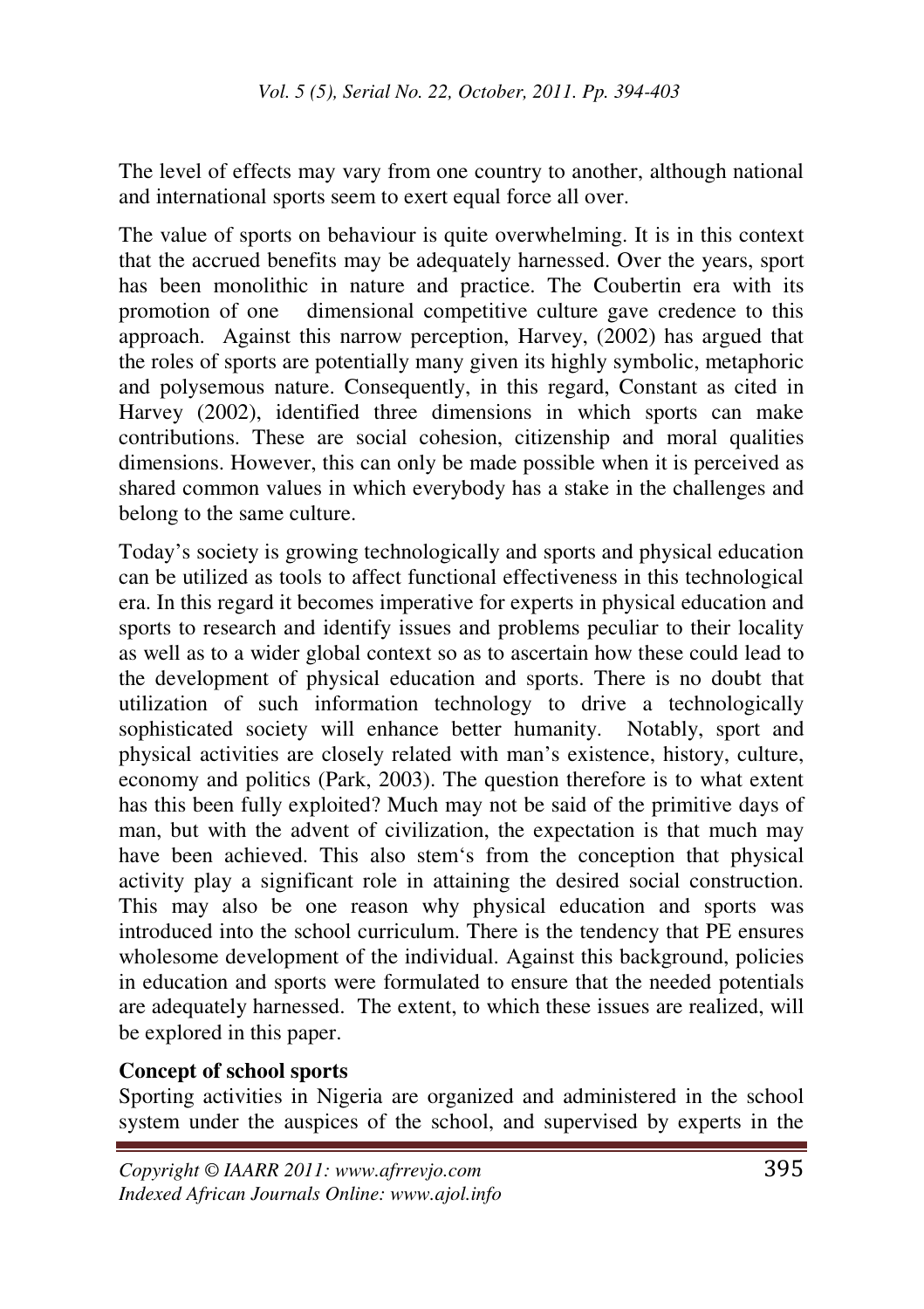field (Ojeme, 2002). In Nigeria, sports activities are undertaken in primary and secondary schools with the aim to build in the individual, a sound mind in a healthy body. Specifically, this is to meet the physical, emotional, social physiological and intellectual needs of students. This view is equally buttressed by Amuchie (2003), when he asserts that Institutional sports is aimed at meeting health needs, and the promotion of optimum development of students.

Importantly too, one known avenue by which the child can be totally empowered, so that he can function meaningfully within the society is by creating for him varied opportunities for worthwhile movement experiences. In the opinion of Goak and Lee (2001), play provides an inner understanding to the child. Through play, children are able to relate to their unfamiliar world, and gain the desired experiences. In all these experiences, the child not only increases his physical and health status, but along the line develops social relations and self-esteem. It is in this vein that Slade (1999), has affirmed that exposure to early motor skills through formal learning is a necessary ingredient for the development of excellent sport performance in later year. Essentially it is a period when the direction of the child's life begins to crystallize. In this regard too, failure to appropriately guide the child's tomorrow may prepare the way for future failure.

### **Education and sports policies**

As far back as the 1969 National Curriculum Conference, the Nigeria government has made effort to lay a solid foundation for physical education. According to Taiwo (1980), the conference reviewed past educational goals and identified the new course to chart with a view to setting new goals according to the present needs of society. The National Policy on Education (NPE) evolved from the recommendations of the National Conference. Generally, the NPE took cognizance of the needs of the Nigerian child at all levels of learning. In the same vein, the subjects offered in the curriculum were given prime attention. Specifically, the policy accorded physical education equal status with other school subjects. It further prescribed that Physical and Health Education (PHE) should be made compulsory at the junior secondary school level, and optional at the senior secondary school. Government recognition of the importance of PHE was further strengthened with the enactment of the 2000 and 2009 National Sports Development Policy. Significantly, the emergence of the Sports Development Policy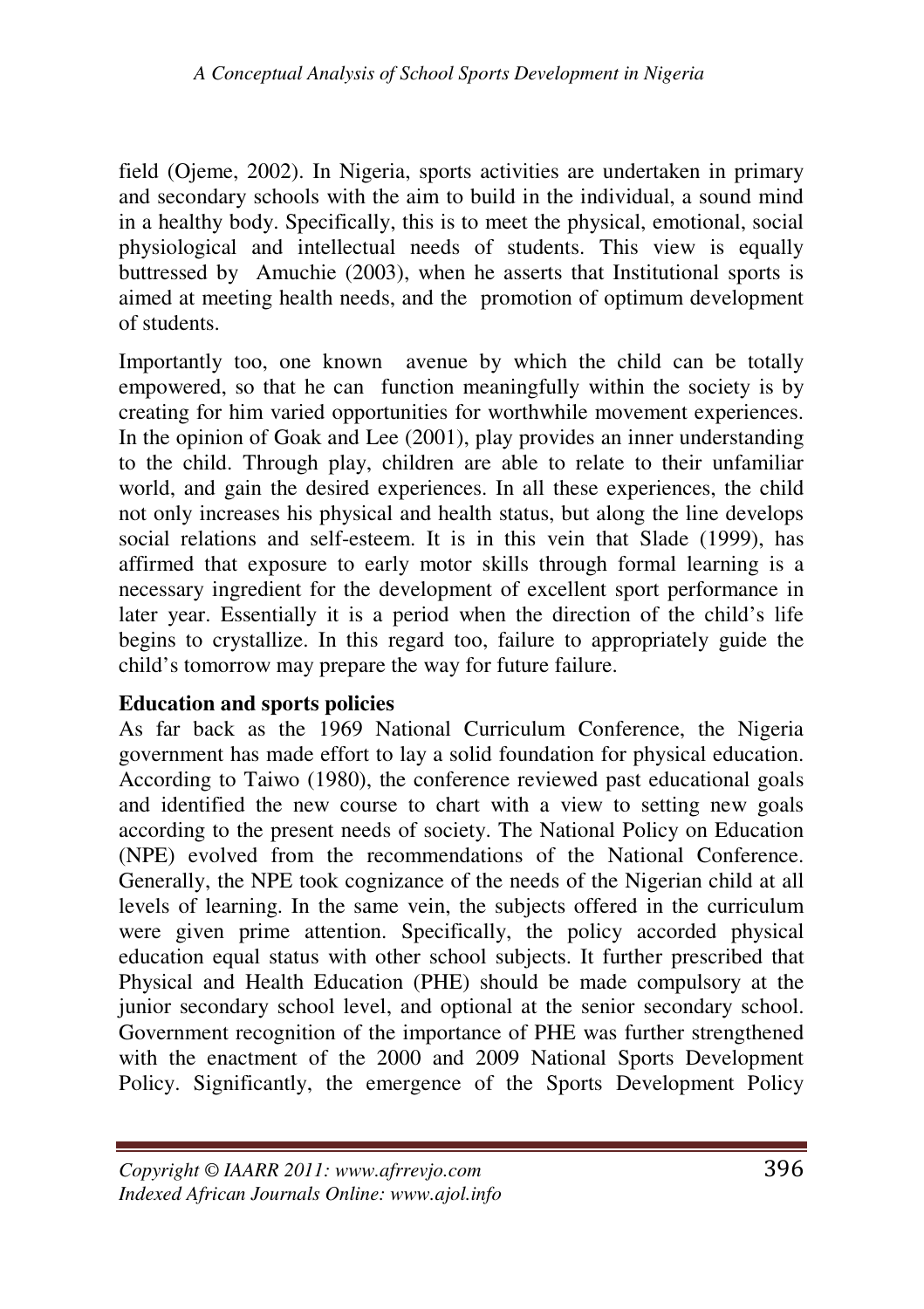provided the needed catalyst to propel sports organization and administration in institutions. This also included other areas as:

- a. International sports
- b. Indigenous sports
- c. Management of sports facilities and equipment
- d. Sports federation
- e. Associations and clubs
- f. Grassroots sports

While it is very important to examine the origin of policy prescription in PE and sports development in general, this paper will however focus more in the area of institutional sports growth.

### **Education and sports policies as related to school sports**

The recommendations of the 1969 Curriculum Conference which evolved as the Nigeria National Policy on Education (NPE, 1977) gave physical education (PE) a new status. P.E was formally recognized as a school subject just like every other subject. There is no gainsaying that P.E as a school subject has its implication for health, physical skill and moral value and character development of the child. In this context, and to fully develop the totality of the individual using physical education and sports as the vehicle, the elementary and secondary schools are seen as appropriate starting point. Notably, even from pre- school, the culture of play is imbibed in the young learner. In this regards, and as prescribed in the NPE (2004), some of the goals which the pre-school seeks to achieve include:

- i. Molding the character and developing sound attitude and morals in the child
- ii. Developing in the child the ability to adapt to his changing environment.
- iii. Giving the child opportunities for developing manipulative skills that will enable him function effectively in the society within the limit of his capacity.

To meet the above needs, the curriculum of pre- school just like that of primary school was expected to include physical and health education. Significantly, physical and health education as a school subject has the capacity to increase the individual's ability and desire to participate in socially responsible ways in and out of school (Taggart, 2003). It is this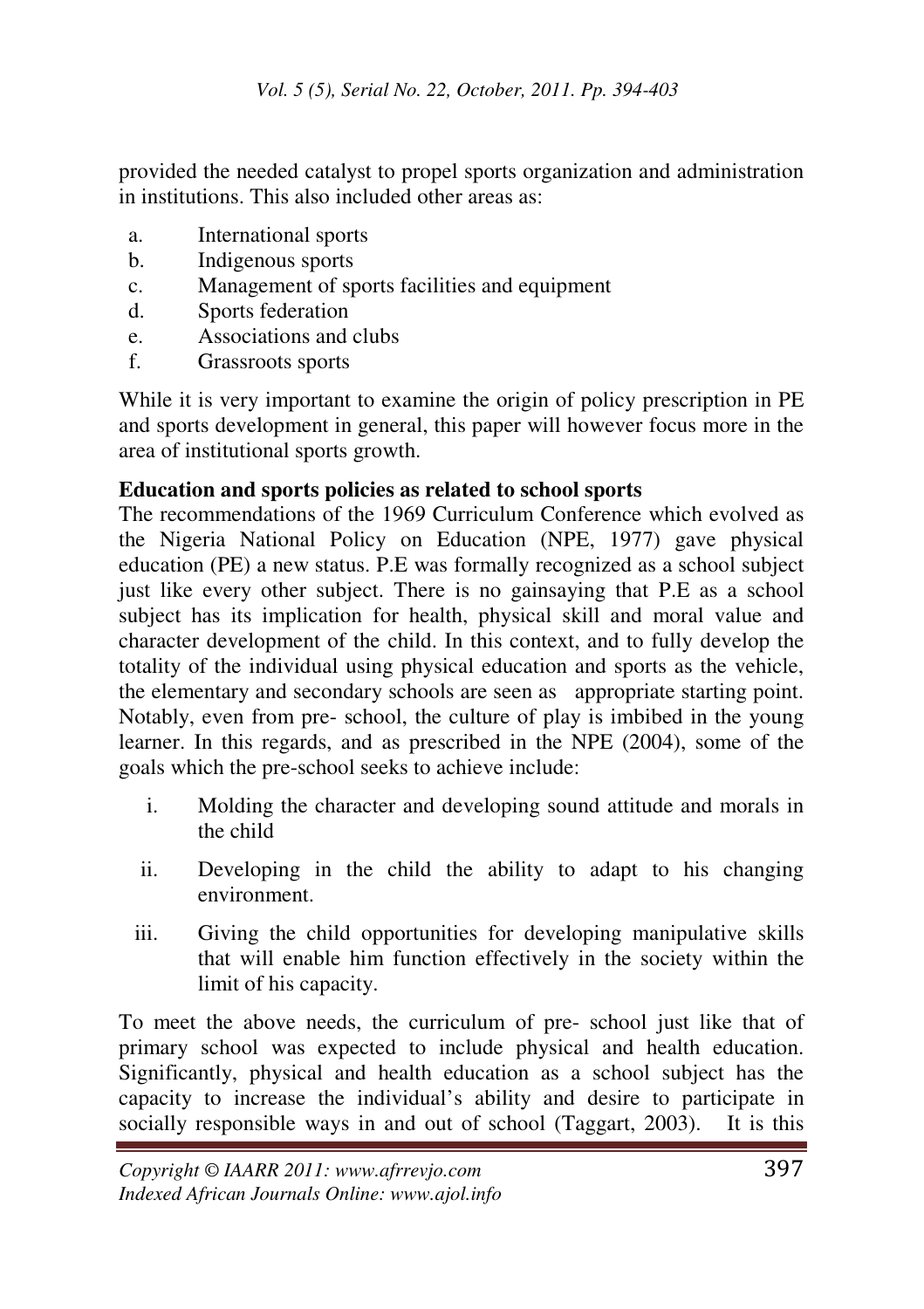perceived importance of the subject in the wholesome development of the individual that led the National Policy on Education (NPE) to specifically recommend that specialist physical education teachers be trained and employed to teach the subject at the primary school stage. Unfortunately, inconsistency in physical education policy implementation in schools may have been responsible for the poor handling of the subjects in our schools (Dankadai 2001). What seem prevalent is a situation where the decision to teach P.E is left to choice. This no doubt contradicts the prescription of the NPE.

However, by way of reducing drastically, this non- challant attitude to P.E at the school level, the National Sports Development Policy (1989) revised under article 8 sub-sections 9 made the following provisions:

- i. Participation in sports shall be compulsory in primary, secondary schools and institutions of higher learning.
- ii. The Federal Government through Federal Ministry of Education shall provide facilities and funding for sports in institutions of learning at all levels (NSDP. 1989; NSP, 2009).

In addition to the above policy prescriptions, the Ministries of Education and Sports have also been useful in emphasizing PE in schools. However, how well these policies are translated to concrete reality at the schools' level leaves cause for concern. In other words, the actual status of PE in our school today is not truly a reflection of some of these policies. The question therein is: what is expected in the implementation of such policies?

# **Implementation of sports policies**

Policy formulation is the primary stage of addressing observed short, medium or long range problems. The process of policy formulation could be quite cumbersome, especially if not properly managed. Essentially, policy formulation involves consultation, participation and choice making, all from a wide range of alternatives. While acknowledging this complex nature of policy formulation, such formulated policy may not automatically translate to success, without appropriate working guideline, for its implementation. Importantly too, the implementation of the policy depends to a large extent on the character of the team of implementers (Nwagwu, 2002).

Using the foregoing as our context, the implementation of sports policies in the Nigeria primary and secondary school may be assessed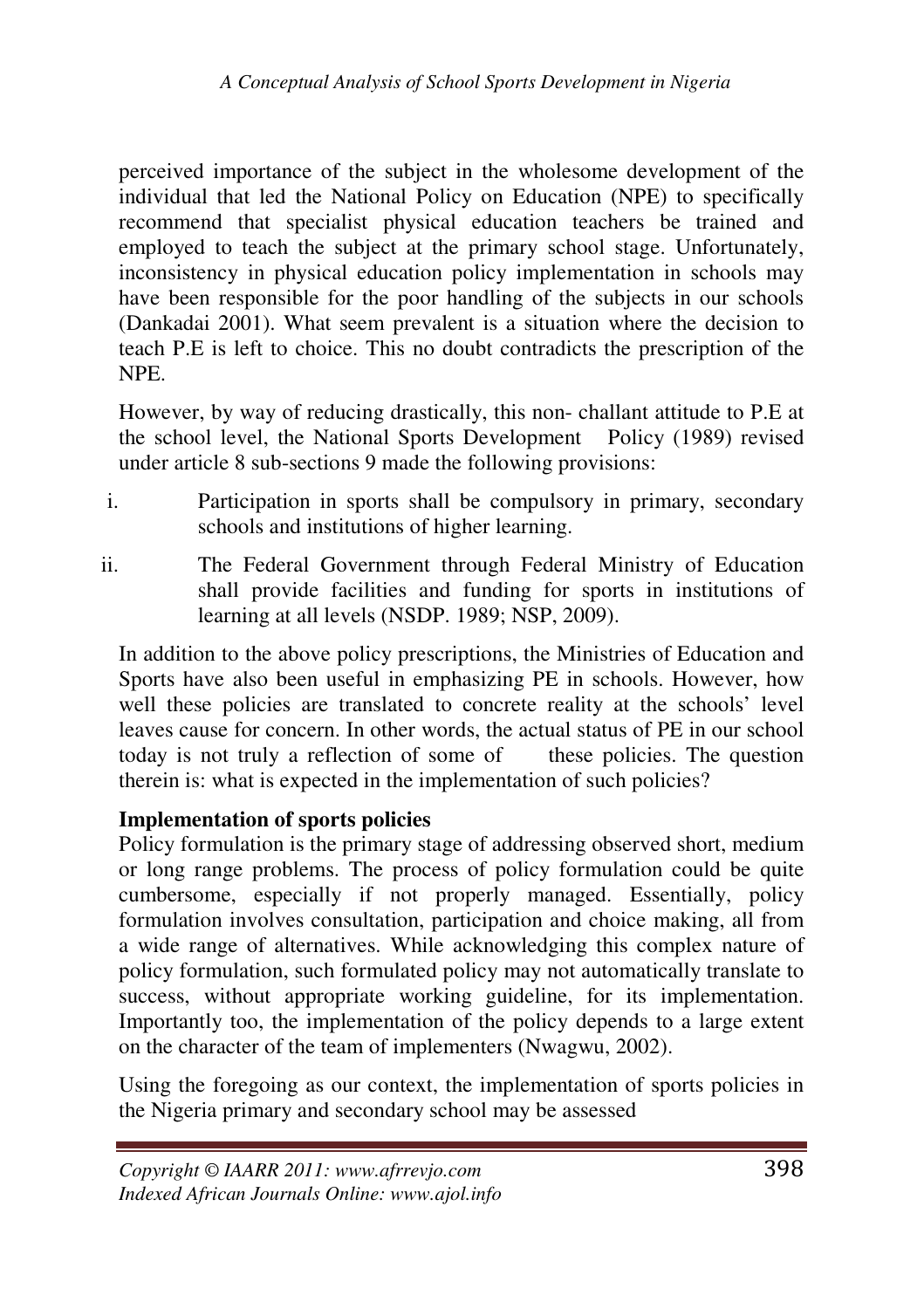# **Primary school**

Primary school is generally seen as the foundation of formal teaching. It is aimed above all at the wholesome development of the child. Essentially, activities of learning at this level should be adequately diversified to ensure good growth and development of the child. By virtue of their age, children at this level of growth possess a lot of natural energy and drive to learn. Taggert (2003), has therefore suggested that what is required for them is a programme of activity capable of stimulating their interest and attention. The recent trend across nations is to inculcate the culture of sports activities in children. This is in addition to imbibing in them, a culture of play. The goal is to develop in these young ones appropriate movement patterns necessary for all physical activities.

Even with emphasis on the foregoing, PE in Nigeria primary school still lacks the attention it deserves. Before now, what was prevalent was a situation where even though PE was allotted time on the time table, it was taken more like an unserious routine. This is the sense that the classroom teachers (not the specialist in PE) engage their learners' usual sports and games. The hope was that it would help elicit some potentials stars that could be nurtured. Even at the turn of the  $21<sup>st</sup>$  century, not much can be said of redefining the status of PE in Nigeria primary schools. It is in this context that Ojeme (2010), has lamented the handling of the subject at this level of learning, observing that unqualified teachers were left to teach the subject. More disheartening is the observation of Toriola (2002), and Adebayo (2002), where football fields have been converted to school building, thereby denying school children the much needed facilities to play. There is no gainsaying that with the above situation no effective teaching of physical education would be done in primary schools. More so when most public primary schools lack basic facilities and equipment necessary to conduct physical education classes, in addition to the reported zero funding of physical education programme and activities.

Even with the prescription of the National Policy on Education (1977) which makes physical education a compulsory subject at this level, the situation remains the same. The needed policy leverage may not have been quite attained. Hence the subject is yet to gain the needed impetus to grow. Ojeme (2009), has asserted that this continuous set back can largely be attributed to Ministries of Education and Youths and Sports. At this juncture, it becomes imperative for these Ministries, and all other stake holders in primary school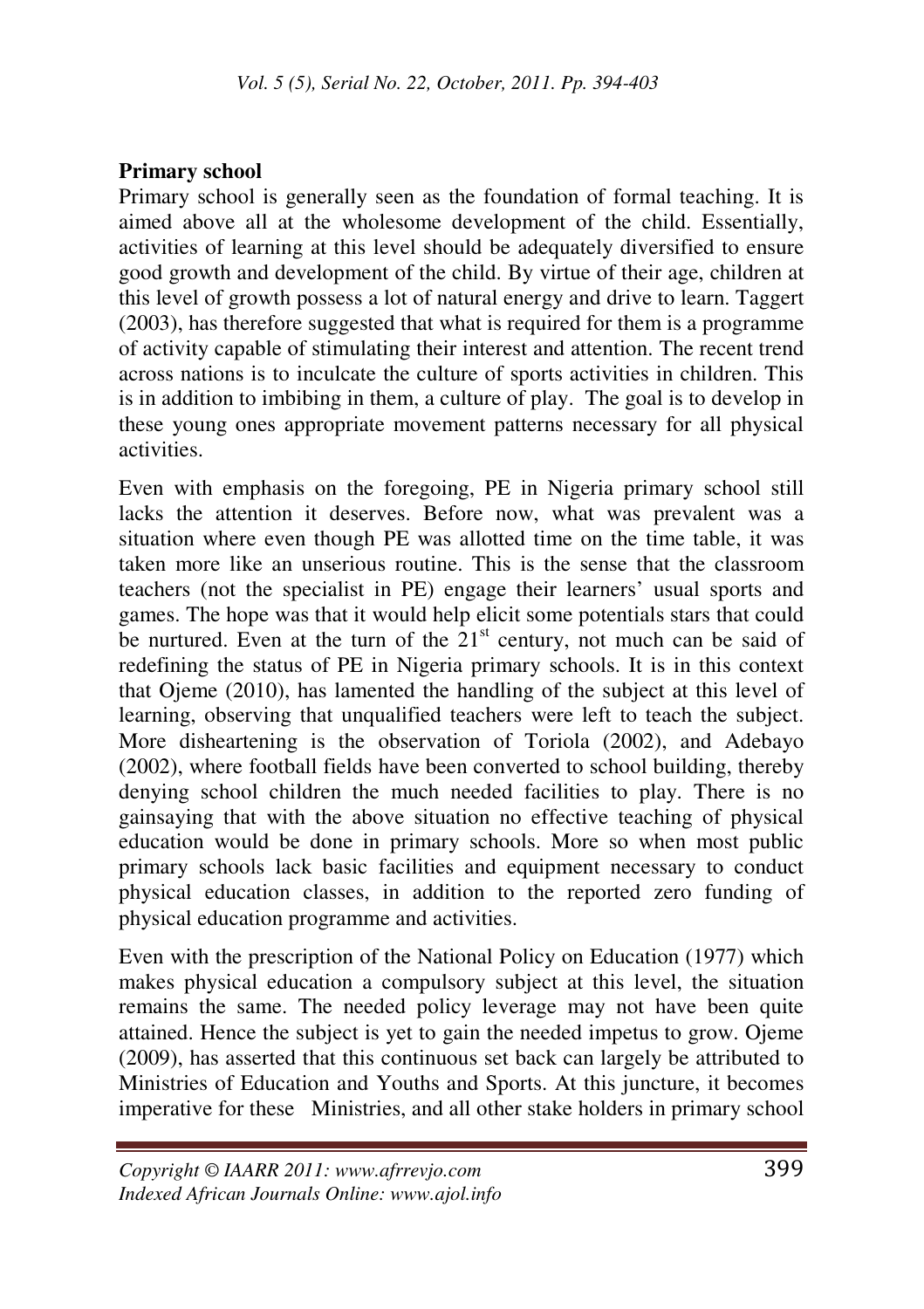PE programme, to revisit the aims and objectives of PE at this level of learning, and the expected fruitful gains it hopes to achieve. Until this is done the desired status of PE in primary school may continue to suffer neglect.

### **Secondary school**

The situation in Nigerian secondary schools is not different from the described situation in primary schools. One cannot totally rule out the fact that there are some forms of physical activities on ground, but to what extent do these meet the required standard for secondary school sports remains the concern. There is no gain saying that even the few activities available in most schools are those made possible by the effort of education planners as far back as the colonial era. Unfortunately not much of such legacies are left. This is largely due to poor planning and management of Nigeria school sports as a whole in the last two and half decades. The expected change in the status of PE was the concern of National Policy on Education and National Sports Development Policy. These policies variously made prescription for the subject. The implication was to make P.E have equal status with other school subjects. This made the subject examinable both in the West African Examination Council (WASC), General Certificate of Education (GCE) and National Examination Council (NECO). The question again is how this can be when the same policy makes the subject compulsory only up to the junior secondary school, while making it optional at the senior secondary schools. It was thought that with the revised policy in 1998, this anomaly would be corrected, instead, the subject was further relegated from a core and separate subject to elective and Physical and Health Education (PHE). One wonders if such a stance may not force the subject into extinction, rather than the expected intent of sustaining its growth for its developments.

As presently practiced in Nigerian secondary schools, physical education is organized under three major phases, namely: instructional, intramural and extramural programmes. The instructional programme ought to be an avenue for implementing the compulsory teaching of physical education at the junior secondary schools. However what obtains in most schools is not quite the case. Not much is done by way of instructional programme.

Following the trend of the organization of P.E in phases, what should logically follow the instructional programme is the intramural programme. Ojeme (2010) has described the intramural programme as an all year programme of activity with an intention of mass participation and broad based activities. But what is prevalent by way of the intramural sports in our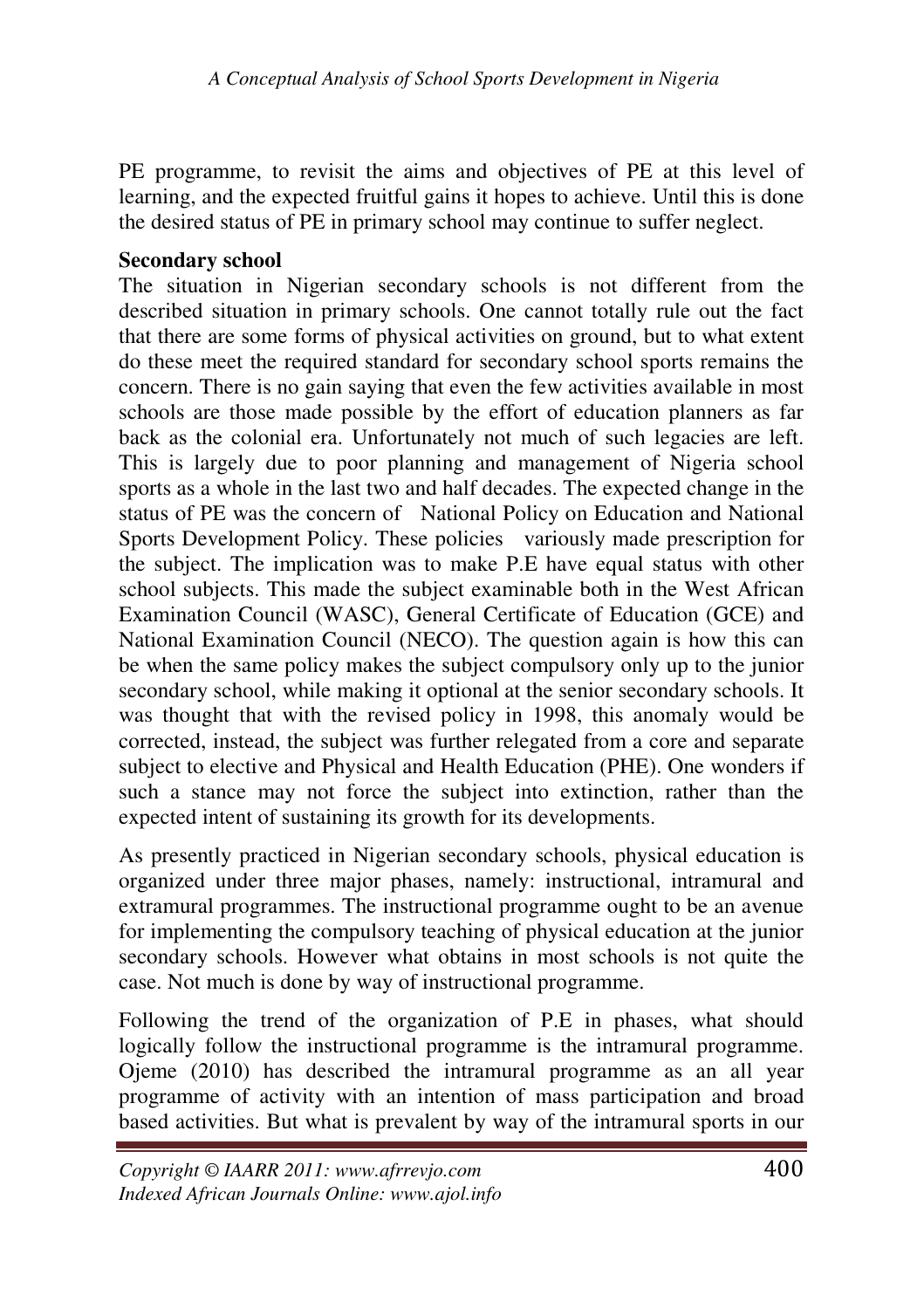schools is the annual inter-house competitions. This tends to defeat the policy of intramural programme which logically should provide opportunity for everyone to participate in. It is also expected that, there will be the need for adequate facilities and equipment if participants are to have a fair share of participation in intramural sports. However, the case is contrary, with a focus on organization for selected few.

Besides the dearth of essential equipment and facilities, personnel for the management of intramurals are also inadequate, and at times there is the absence of qualified personnel to run the programme. The nature of intramurals is such that almost every admitted student is entitled to participate. This will stretch the facilities and equipment available. Where such facilities cannot meet the students demand, the expectation is that personnel should be able to improvise, so as to fulfill the programmes' needs. But this is made worse where qualified personnel are lacking and at other times inadequate. The only option left would be to leave the administration of the programme in the hands of unqualified individuals who may end up thwarting the desired goals of the programme. So far, the foregoing has been the unfortunate trend with secondary school sports. At the secondary school level there are hardly sports units or offices. Even where equipment is procured, they are poorly maintained. Since the Ministries of Education, Youth and Sports scarcely provide funds, the schools usually turn to the students for sports levy. This is in a bid to sustain school sports at their level. The question therein, is in what direction can status of the Nigeria secondary school sports be turned around so as to put it at per with other nations that take great concern on the total development of the child? Moreover how can Nigeria, with this attitude towards school sports boast of the philosophical dictum of "the sound mind in a healthy body."

### C**onclusion**

There is no doubt that Nigeria school sports today may have lost its validity in relation to the conception of school sports (at all level). If school sports must earn its status as an organized and administered sporting activity under the auspices of the school, supervised by expert then we may need to go back to revisit what is presently termed "school sports." Perhaps the beginning point could be from the suggestion of Ojeme (2010) who stated that standard facilities and equipment should be provided for schools, while qualified sports personnel are engaged to administer the programmes. There is also the need to created sports unity both at the Ministry of Education and in the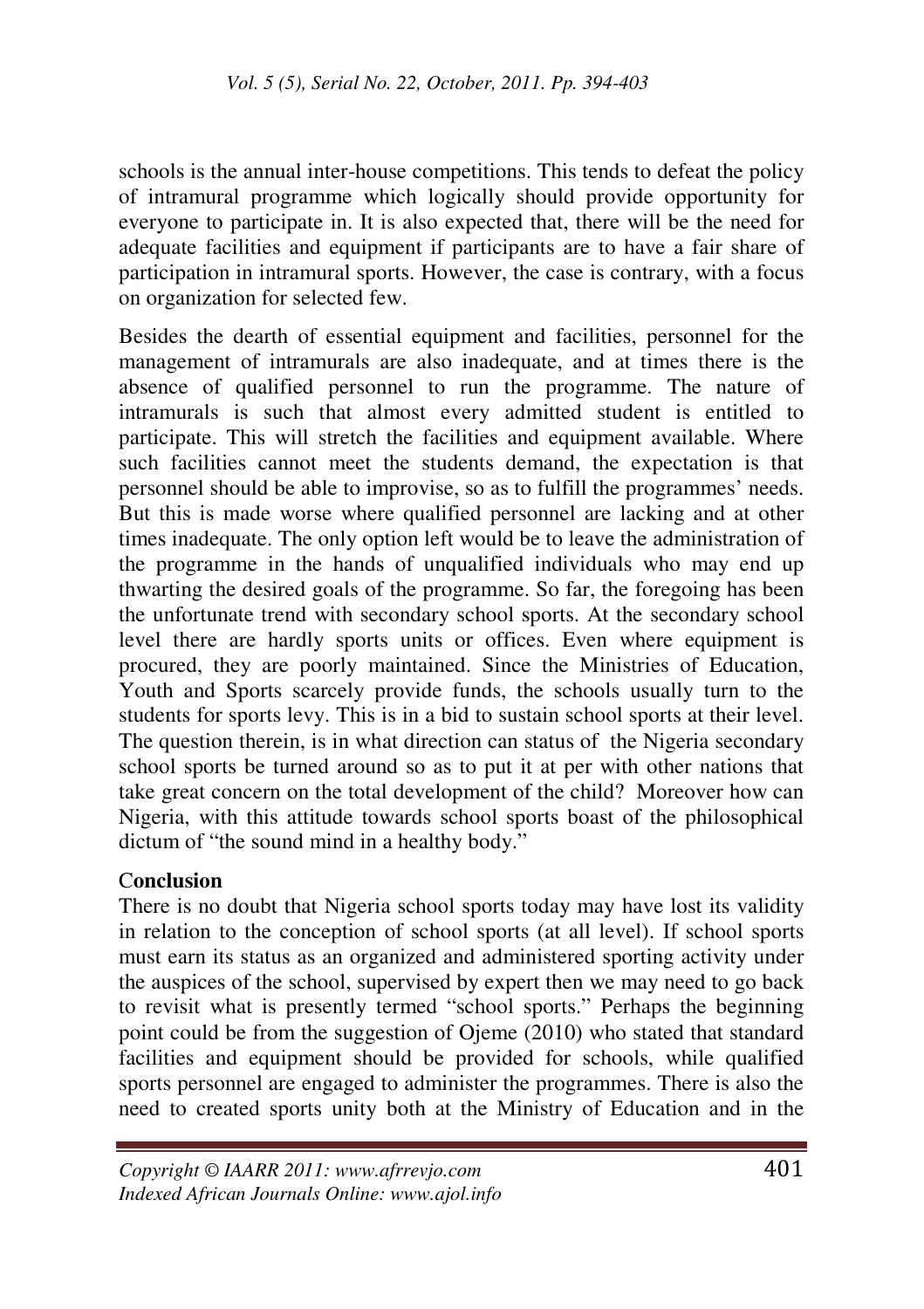Schools. This will signal the beginning of paving the path for re-negotiating the status of school sports in Nigeria. Indeed, sports in the school system are not merely "doing activity". Ojeme (2010) believes that a good quality curriculum is one with a valid representative of its subject matter. It is in this context that Ojeme (1993) asserts that the physical education curriculum in Nigerian primary and secondary schools has lost the power and the quality that would make it flower and blossom into the production of great athletic potentials. Ojeme's (2010) plea therefore, is to have a school sports that would integrate both theory and motor skills.

## **References**

- Adedeji, J.A. (1989). Social and cultural conflicts in sports and games in developing countries. *International Review of Sports Sociology*.
- Adebayo, W. (2002). "Onigbinde wants more youths in sports" *Punch:* August 22nd, 2002. 17 No. 18,632.
- Amuchie, F. A. (2003). Sports in University life with Reference to Nigeria Universities (1984-2003). Universiade conference, DAEGU. *Facing the Challenges*. Yeungnam: Korea.
- Dankadai, N. M. (2001). *Memorandum submitted to committee of sports development in Nigeria 3.*
- Federal Republic of Nigeria (2009). *National sports Policy of Nigeria*. Lagos.
- Federal Republic of Nigeria (2004). *National Policy On Education* (Revised Lagos. Nigeria
- Goak, N. U. and Lee M. H. (2003). *Frobel, Seoul Yan Geowon*, DAEGU Universiade Conference.
- Han Van Der Mars (2003). Authentic University Experience for every Student Through Sport Education: A Possibility, DAEGU, Universiade conference p.209.
- Harvey, J. (2002) *Sports and Citizenship Policy: A shift Toward a New Normative Frame Work for Evaluating Sport Policy in Canada? Vol 3,* No. file://A:/policy Canada htm.
- Kim, Ok-Tae (2003). *Froebel and Play, Facing the Challenges*. DAEGU Univesiade Conference pp 136 – 139.